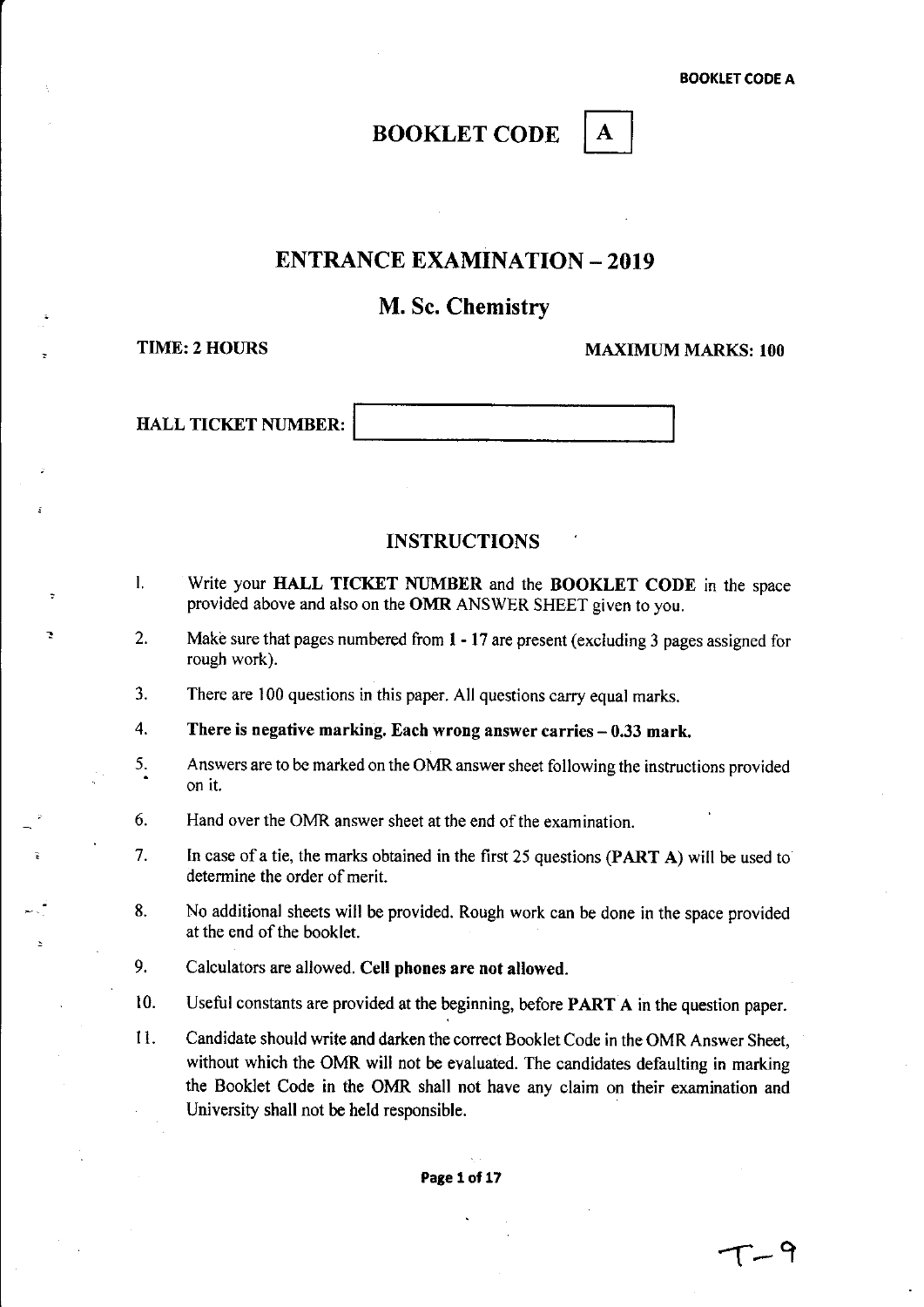# **Useful Constants:**

r

Rydberg constant = 109 737 cm<sup>-1</sup>; Faraday constant = 96 500 C; Planck constant = 6.625  $\times$  $10^{-34}$  J s; Speed of light = 2.998  $\times$  10<sup>8</sup> m s<sup>-1</sup>; Boltzmann constant = 1.380  $\times$  10<sup>-23</sup> J K<sup>-1</sup>; Gas constant =  $8.314$  J K<sup>-1</sup> mol<sup>-1</sup> =  $0.082$  L atm K<sup>-1</sup> mol<sup>-1</sup> =  $1.986$  cal K<sup>-1</sup> mol<sup>-1</sup>; Mass of electron  $= 9.109 \times 10^{-31}$  kg; Mass of proton = 1.672  $\times 10^{-27}$  kg; Charge of electron = 1.6  $\times 10^{-19}$  C;  $1 D = 3.336 \times 10^{-30}$  C m; 1 bar =  $10^5$  N m<sup>-2</sup>; RT/F (at 298.15 K) = 0.0257 V.

# **PART-A**

I. The expected general order of strength of hydrogen bond is:

| [A] $C-H\cdots O > N-H\cdots O > O-H\cdots O$        | $[B]$ O-H $\cdots$ O > N-H $\cdots$ O > C-H $\cdots$ O |
|------------------------------------------------------|--------------------------------------------------------|
| [C] N-H $\cdots$ O > O-H $\cdots$ O > C-H $\cdots$ O | [D] $Q-H \cdots Q > C-H \cdots Q > N-H \cdots Q$       |

2. An organic compound containing carbon, hydrogen and oxygen requires 2.5 L of oxygen to burn completely at STP and gives two liters each of  $CO<sub>2</sub>$  and  $H<sub>2</sub>O$  vapor. The empirical formula of the compound is likely to be

| $[A]$ $C_2H_4O$ | $[B]$ CH <sub>2</sub> O |
|-----------------|-------------------------|
| $[C]$ $C_2H_2O$ | $[D]$ $C_4H_2O$         |

3. Among the following, the diamagnetic complex is

| [A] $[Mn(CN)_6]^{3-}$   | [B] $[Fe(CN)_6]^{3-}$     |
|-------------------------|---------------------------|
| [C] $[Co(NH_3)_6]^{3+}$ | $[D]$ $[Ni(NH_3)_6]^{3+}$ |

4. The internal energy of a system ( $V =$  volume,  $T =$  Temperature,  $P =$  pressure,  $S =$ entropy) is a function of

| $[A]$ V and T | $[B]$ V and S |
|---------------|---------------|
| $[C]$ P and T | $[D]$ P and S |

5. The following reaction will proceed through



- I. addition of HBr across the double bond
- II. formation of a primary carbocation

1Il. formation of a tertiary carbocation

IV. formation of a secondary carbocation

 $[A]$  (I) and (IV) [B] (III)  $[C]$  (I)  $[D]$  (III) and (IV)

#### **Page 2 of 17**

--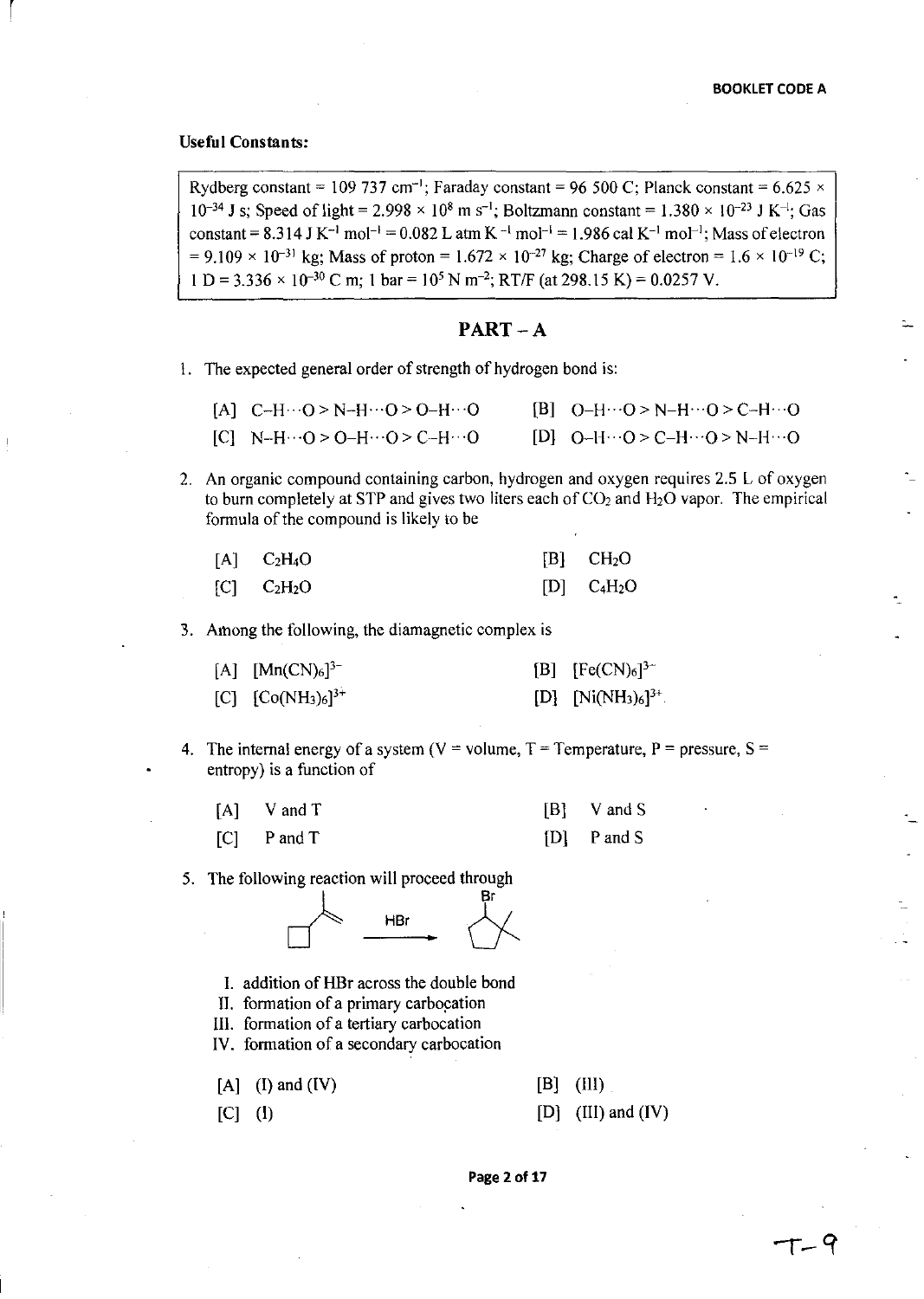6. The number of *real* solutions to the following system of equations is

$$
x^{2} + 4y^{2} = 5
$$
  
\n
$$
4x^{2} + y^{2} = 5
$$
  
\n[A] 1 [B] 2  
\n[C] 3 [D] 4

7. The elements present in all naturally occurring amino acids among the following are (I) hydrogen (II) carbon (III) nitrogen (IV) oxygen (V) phosphor (I) hydrogen (II) carbon (1II) nitrogen (IV) oxygen (V) phosphorus

| [A] (I), (II), (III) and (IV) | [B] (I), (II), (III) and (V)       |
|-------------------------------|------------------------------------|
| [C] (I), (II), (IV) and (V)   | [D] (I), (II), (III), (IV) and (V) |

8. A compound upon oxidation using excess KMn04 gives a molecule each of formic acid, malonic acid and acetone. The structure of the compound is





9. Calcium estimation from milk is generally performed by

| [A] gravimetric analysis                      | [B] precipitation titration. |  |
|-----------------------------------------------|------------------------------|--|
| [C] complexometric titration                  | [D] redox titration          |  |
| 10. The equation $x^2 - y^2 = 0$ represents a |                              |  |

- [A] pair of straight lines [B] circle
- [C] ellipse [D] parabola

# II. Chromosomes are made up of

- [A] RNA and proteins [B] DNA and RNA
- [C] DNA and proteins [0] Lipids and proteins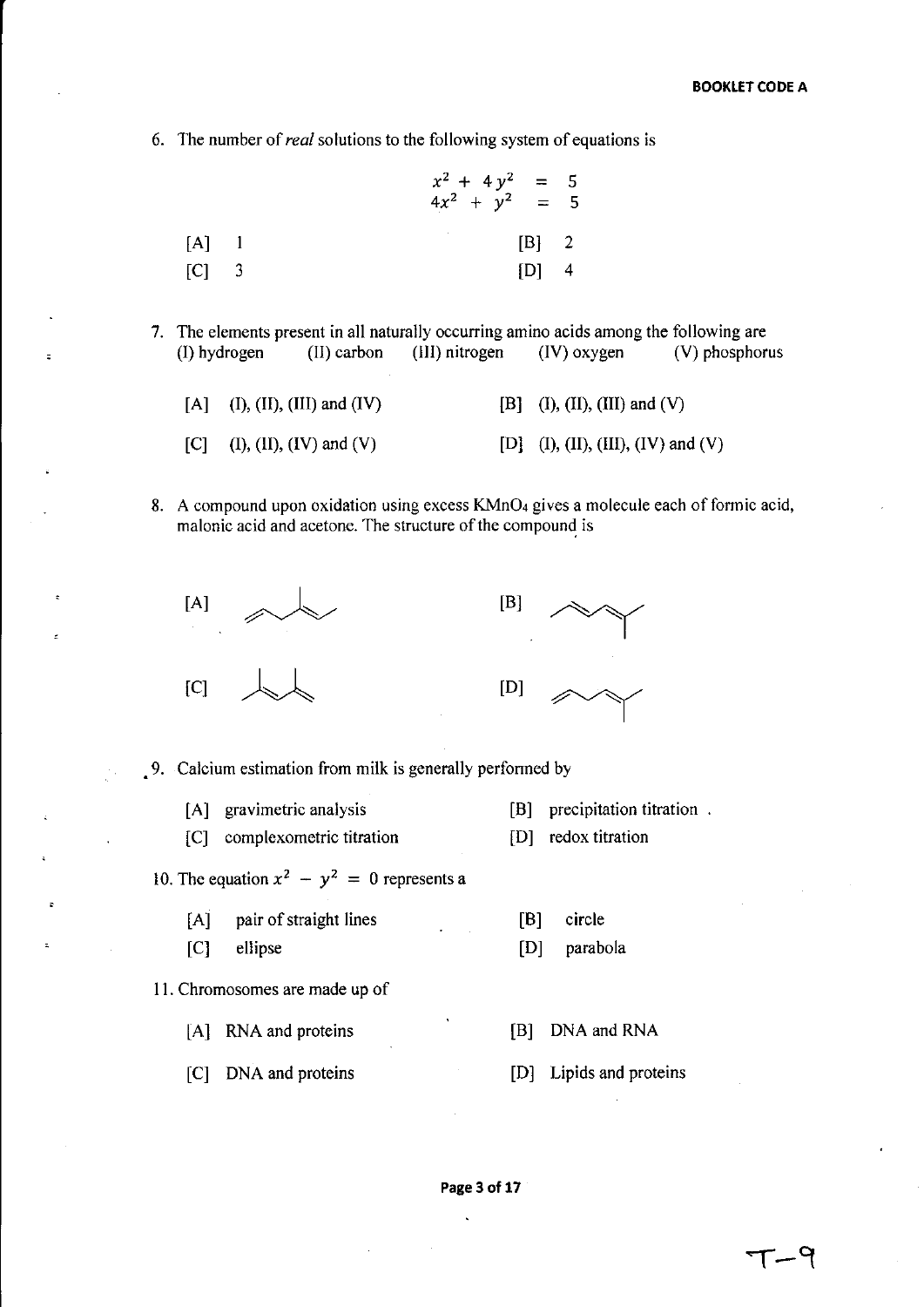12. Atoms having radius 1.50 A are arranged in a simple (primitive) cubic lattice. Radius of the largest atom (in  $\hat{A}$ ) that can be placed at the body center of the cubic cell, without affecting the unit cell size is

| $[A]$ 0.75 |  |  | $[B]$ 1.10 |
|------------|--|--|------------|
|            |  |  |            |

[C] 1.35 [D] 1.50

13. The name reaction which is used for the conversion of salicylaldehyde to catechol is

|  | [A] Vilsmeier-Haack reaction |  | [B] Shapiro reaction |
|--|------------------------------|--|----------------------|
|--|------------------------------|--|----------------------|

[C] Reimer-Tiemann reaction [D] Dakin reaction

14. The local maximum of the function,  $y = x^2 e^{-x}$ , is at  $x =$ 

| $[A]$ 2 | $[B]$ 1  |  |
|---------|----------|--|
| $[C]$ 0 | $[D]$ -2 |  |

15. The photo-excitation and water oxidation processes in photosynthesis are associated respectively, with the metals

| $[A]$ Ca and Mg | [B] Mn and Ca   |
|-----------------|-----------------|
| [C] Mg and Co   | $[D]$ Mg and Mn |

16. Enthalpy change for the transition of solid Sn, from the grey form (density = 5.75  $q \text{ cm}^{-3}$ ) to the white form (density = 7.31  $g \text{ cm}^{-3}$ ) at 10.0 bar and 298 K is +2.1 kJ mol<sup>-1</sup>. The internal energy change for this transition in kJ mol<sup>-1</sup> is (1.0 bar =  $10^5$  Pa; atomic weight of  $Sn = 118.7$ 

| $[A]$ -4.4 | $[B] -2.1$ |
|------------|------------|
| $[C]$ +2.1 | $[D]$ +4.4 |

17. Identify the most appropriate reagent, X, in the following reaction



18. Which of the following is not an extensive property?

| [A] Mass          | [B] Volume        |
|-------------------|-------------------|
| [C] Heat capacity | [D] Specific heat |

**Page4of17**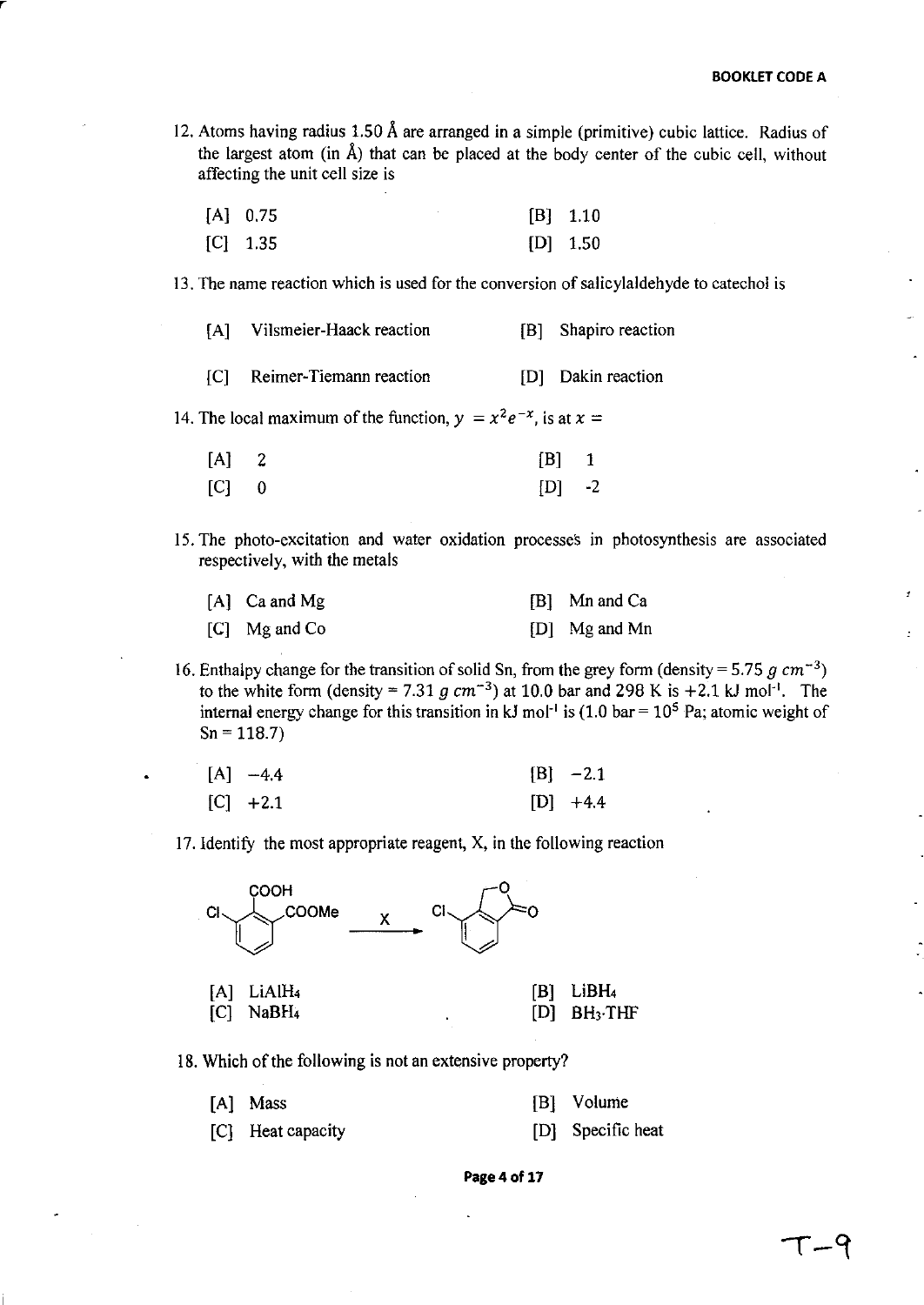19. Air contains 78% N<sub>2</sub>, 21% O<sub>2</sub>, 0.9% Ar and 0.1% CO<sub>2</sub> by volume. The molecular weight of air is close to (Atomic weight of N, 0, Ar, Care 14,16,40,12 respectively)

| $[A]$ 29 | $[B]$ 31 |  |
|----------|----------|--|
| $[C]$ 28 | $[D]$ 30 |  |

20. The terpene that contains carbonyl group among the following is

| [A] Limonene   | [B] Camphor          |
|----------------|----------------------|
| $[C]$ 3-Carene | [D] $\alpha$ -Pinene |

21. The F-N-F bond angle in NF<sub>3</sub> is 102°30', whereas H-N-H bond angle in NH<sub>3</sub> is 107°48'. This difference in bond angle can be explained based on

[A] VSEPR theory that the repulsion between bond pairs is less in  $NF<sub>3</sub>$  than in NH<sub>3</sub>

[B] VSEPR theory that the repulsion between bond pairs is more in NF<sub>3</sub> than in NH<sub>3</sub>

- [C] molecular orbital theory that predicts low bond order for NF<sub>3</sub> molecule
- [0] the fact that the first ionization energy of fluorine is higher than that of hydrogen

22. Among the following, the drug which contains a  $\beta$ -lactam unit is

| [A] Ibuprofen  | [B] Naproxen   |
|----------------|----------------|
| [C] Penicillin | [D] Sertraline |

## 23. The reaction between dioxygen and  $PtF_6$  provides

| $[A] [O]^+ [PtF_6]^-$ | $[B]$ [OF][PtF <sub>5</sub> ] |
|-----------------------|-------------------------------|
| [C] [O] $[PtF_6]^+$   | $[D] [O_2]^+ [PtF_6]^-$       |

| 24. The determinant $\begin{vmatrix} 1 & 2 & 3 \\ 4 & 5 & 6 \\ 7 & 8 & 9 \end{vmatrix}$ is |  |                     |
|--------------------------------------------------------------------------------------------|--|---------------------|
| $[A]$ $-2$                                                                                 |  |                     |
| $ C $ 0                                                                                    |  | $[B] -1$<br>$[D] 3$ |
| 25. $\lim_{x\to 0} \frac{\sin x}{e^x - e^{-x}}$ is                                         |  |                     |
| [A]                                                                                        |  | ь                   |

| L 71 | ---- | $\sim$ $\sim$ $\sim$ |   |
|------|------|----------------------|---|
|      |      |                      | റ |
| [C]  |      | $[D]$ $\infty$       |   |
|      |      |                      |   |

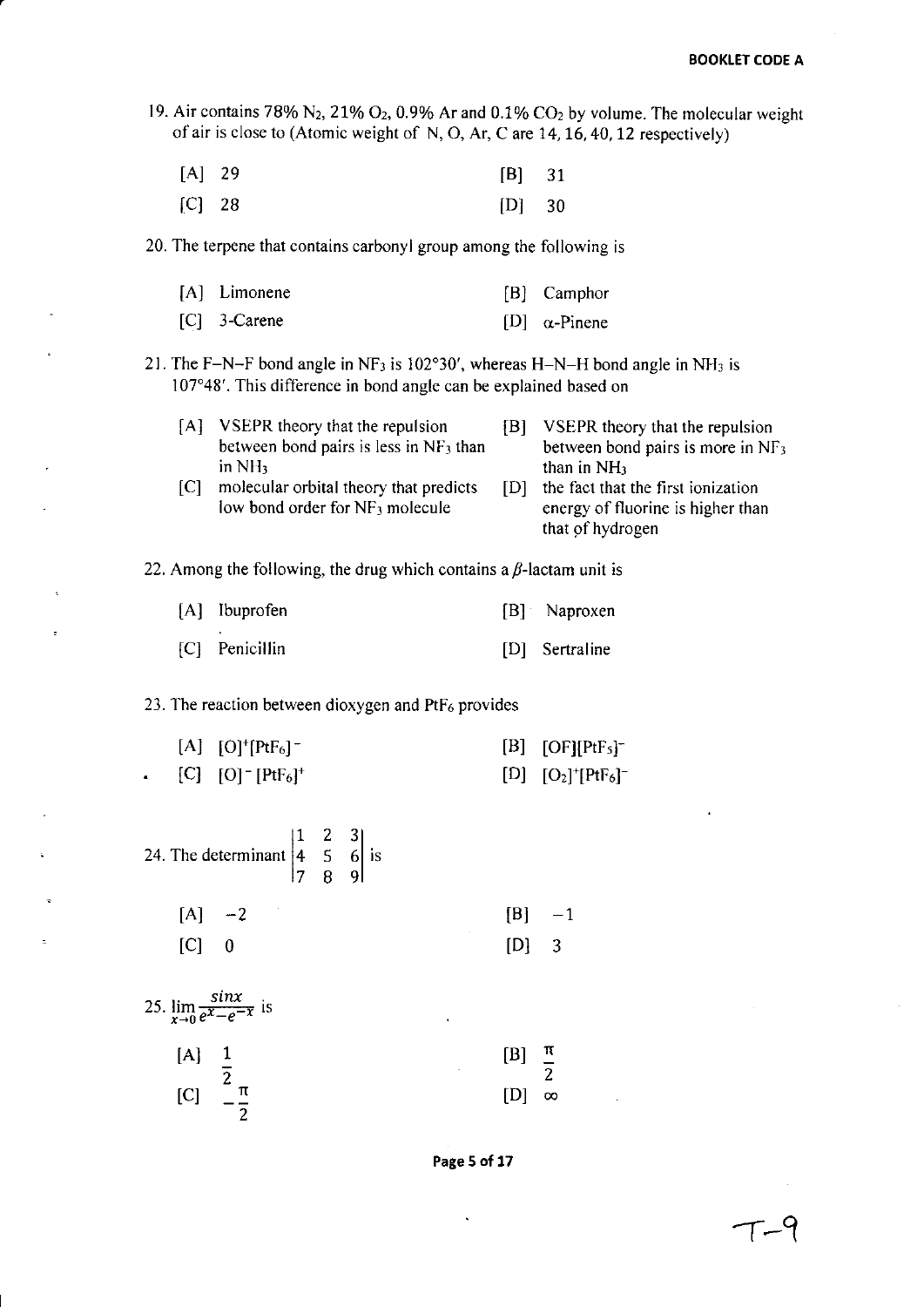?

26. The major product formed in the following reaction is





27. The product of the following reaction is





28.  $\int e^x \cos x \, dx =$ 

[A] 
$$
e^x \sin x + \text{constant}
$$
  
\n• [C]  $e^x$   
\n $\frac{e^x}{2} (\sin x + \cos x) + \text{constant}$ 

- [B]  $e^x(\sin x \cos x) + \text{constant}$
- [D]  $sin x + constant$

29. The argument of the complex number  $(-1 - i)$  is

|     | [A]<br>[C] | π<br>$\frac{4}{3π}$                                       | [B]<br>[D] | $3\pi$                      |
|-----|------------|-----------------------------------------------------------|------------|-----------------------------|
| 30. |            | $sin^3\theta$<br>$\frac{1}{\tan\theta - \sin\theta}$<br>٠ |            |                             |
|     | IAI.       | $\cos\theta + \cos^2\theta$                               | [B]        | $\cos\theta-\cos^2\theta$   |
|     | [C]        | $\sin \theta + \sin^2 \theta$                             |            | $\sin\theta - \sin^2\theta$ |

?



 $\ddot{\phantom{0}}$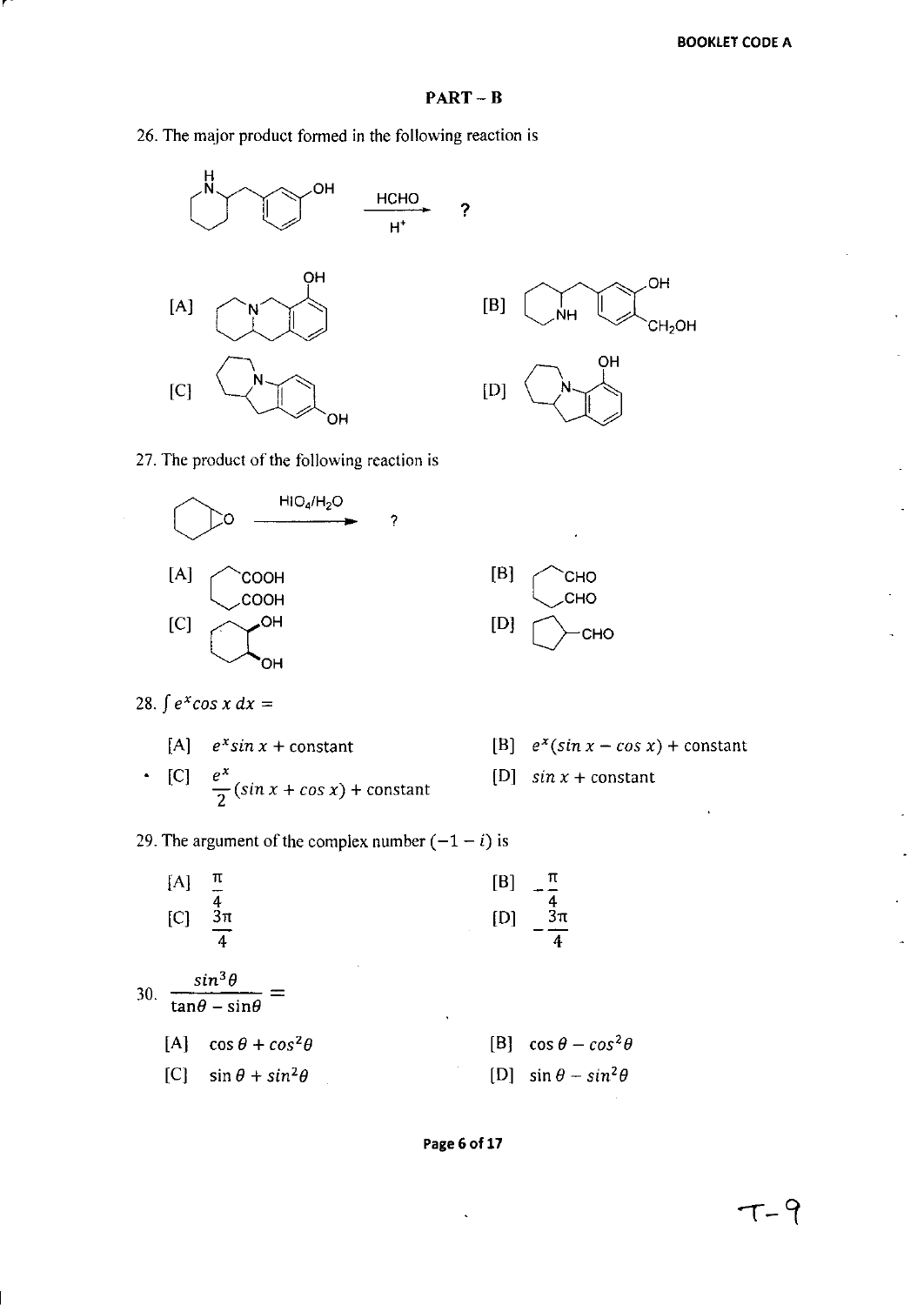31. 
$$
\frac{(1-x^4)}{(1-x)} =
$$
  
\n[A] 1 + x<sup>3</sup>  
\n[C] 1 - x<sup>3</sup>  
\n[B] 1 + x + x<sup>2</sup> + x<sup>3</sup>  
\n[D] 1 - x + x<sup>2</sup> - x<sup>3</sup>

32. Rates of  $E_2$  reaction of the following bromides increases as

r

i.



33. The Fischer projection that is identical to the following Newmann projection is



34. The major product formed in the following reaction is



**Page 7 of 17**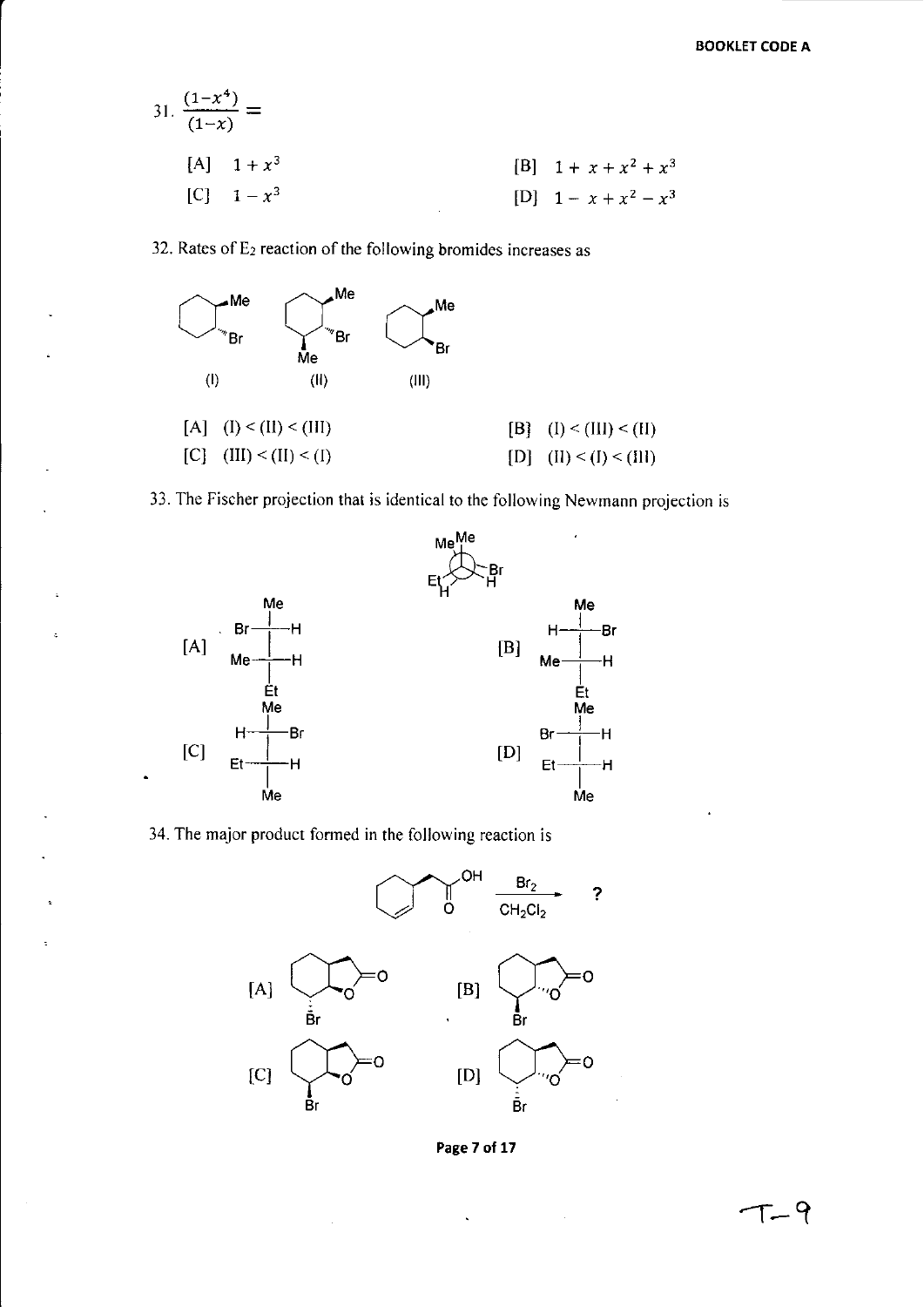35. Heating resorcinol with 'X' and conc. H2S04 followed by pouring the reaction mixture in aqueous NaOH solution gives greenish yellow color. The reagent 'X' is

| [A] benzoic acid | [B] phthalic anhydride |
|------------------|------------------------|
| $[C]$ urea       | [D] glucose            |

36. The major product obtained by the reaction of cyclohexanone oxime with conc.  $H_2SO_4$  is

| [A] Cyclopentane carboxaldehyde | $[B]$ N,N'-Dicyclohexylcarbodiimide |
|---------------------------------|-------------------------------------|
| [C] Caprolactam                 | [D] Bakelite                        |

37. The reactivity of the following compounds in electrophilic substitution decreases as

I: toluene; II: nitrobenzene; III: benzene; IV: phenol

| $[A]$ $I > II > III > IV$ | $[B]$ $[V > H] > I > I$   |
|---------------------------|---------------------------|
| $[C]$ $I > III > IV > II$ | $[D]$ $[V > 1 > III > II$ |

38. The reagent which is the source of nitrogen in the Gabriel synthesis of amines is

| [A] sodium azide        | [B] potassium phthalimide |
|-------------------------|---------------------------|
| $ C $ potassium cyanide | [D] sodium nitrite        |

39. Stereocliemistry of the double bonds in the following compound can be designated as



40. Among the following, the compound which undergoes the fastest decarboxylation under acid catalysis is



**Page 8 of 17**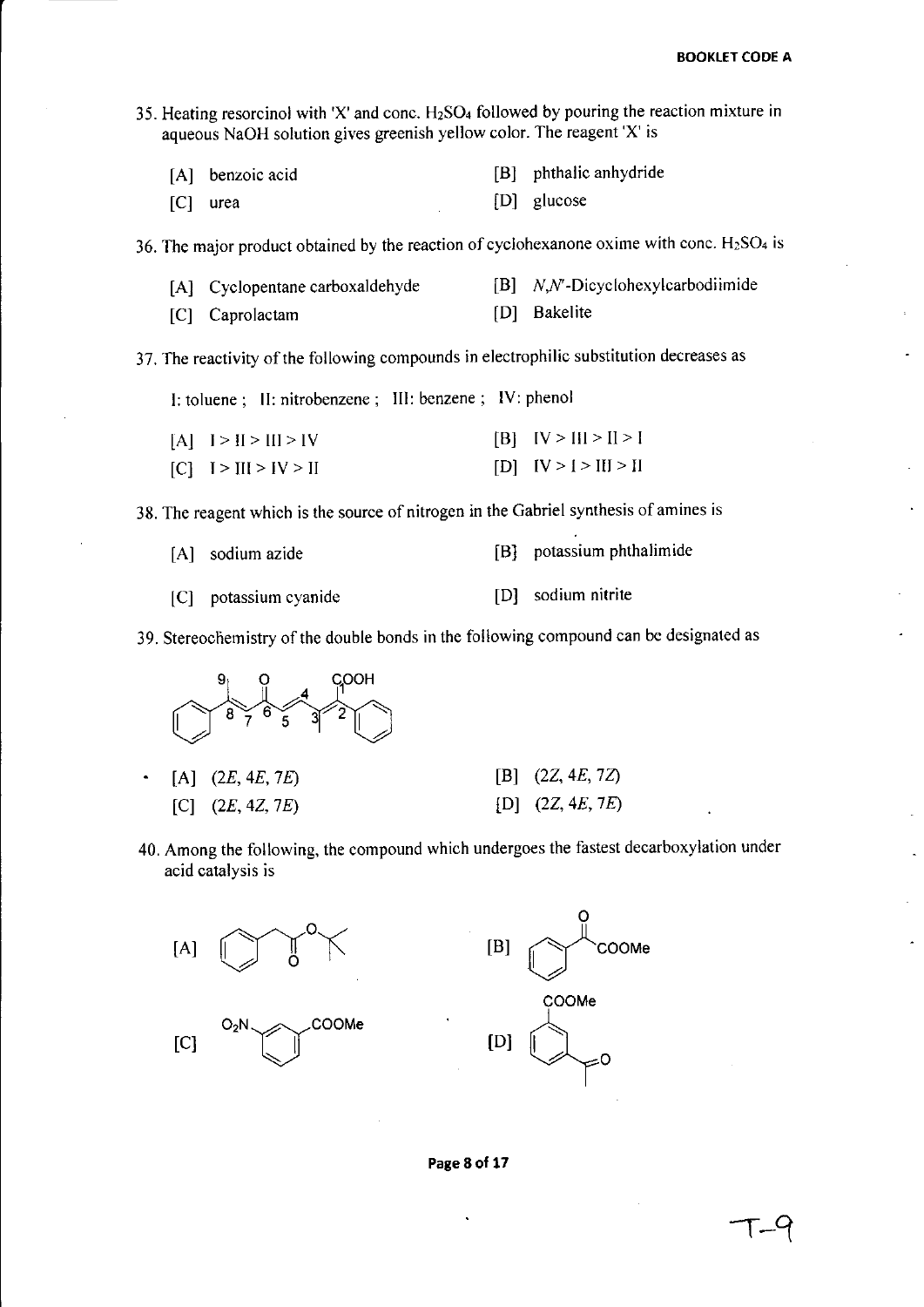41. Structure of (2R, 3R)- 2,3-pentanediol is



42. The product 'X' in the following reaction is





ŎΗ

ŌH

43. Among the following, the aromatic compounds are



44. The reagent that can perform the following transformation is



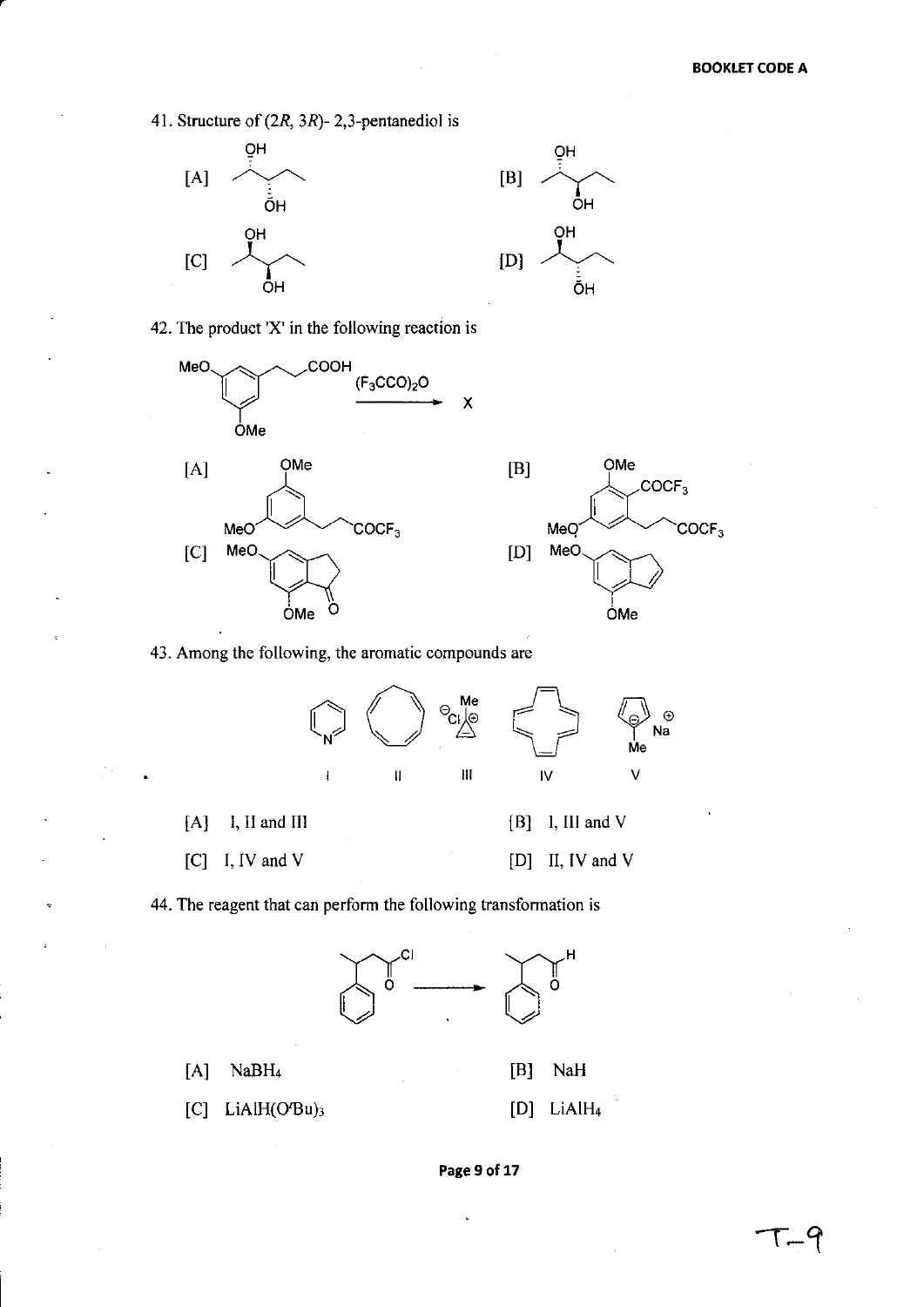45. The decreasing order of the acidity of compounds I-IV is



46. The reaction which gives  $\beta$  -hydroxy carbonyl compound as the product is

| [A] Cannizzaro reaction | [B] Claisen condensation |
|-------------------------|--------------------------|
| [C] Benzoin reaction    | [D] Aldol reaction       |

47. The equation that is not true for mixing of two ideal gases at constant temperature and pressure is

|  | [A] $\Delta U_{\text{mix}} = 0$ |  | [B] $\Delta S_{\text{mix}} = 0$ |
|--|---------------------------------|--|---------------------------------|
|--|---------------------------------|--|---------------------------------|

- $[CI \Delta H_{mix} = 0$  $[D]$   $q_{mix} = 0$
- 48. The number of ways in which two electrons can be placed in the three p-orbitals (each electron having two possible spins) such that the two electrons satisfy Pauli's exclusion principle, is

| $[A]$ 9  | $[B]$ 18 |  |
|----------|----------|--|
| $[C]$ 30 | $[D]$ 36 |  |

49. The number of possible stereo-isomers of glucose is

| $[A]$ 16 | $[B]$ 8  |  |
|----------|----------|--|
| $[C]$ 24 | $[D]$ 32 |  |

50. The order of increasing stability for the following carbocation intermediates is



#### Page 10 of 17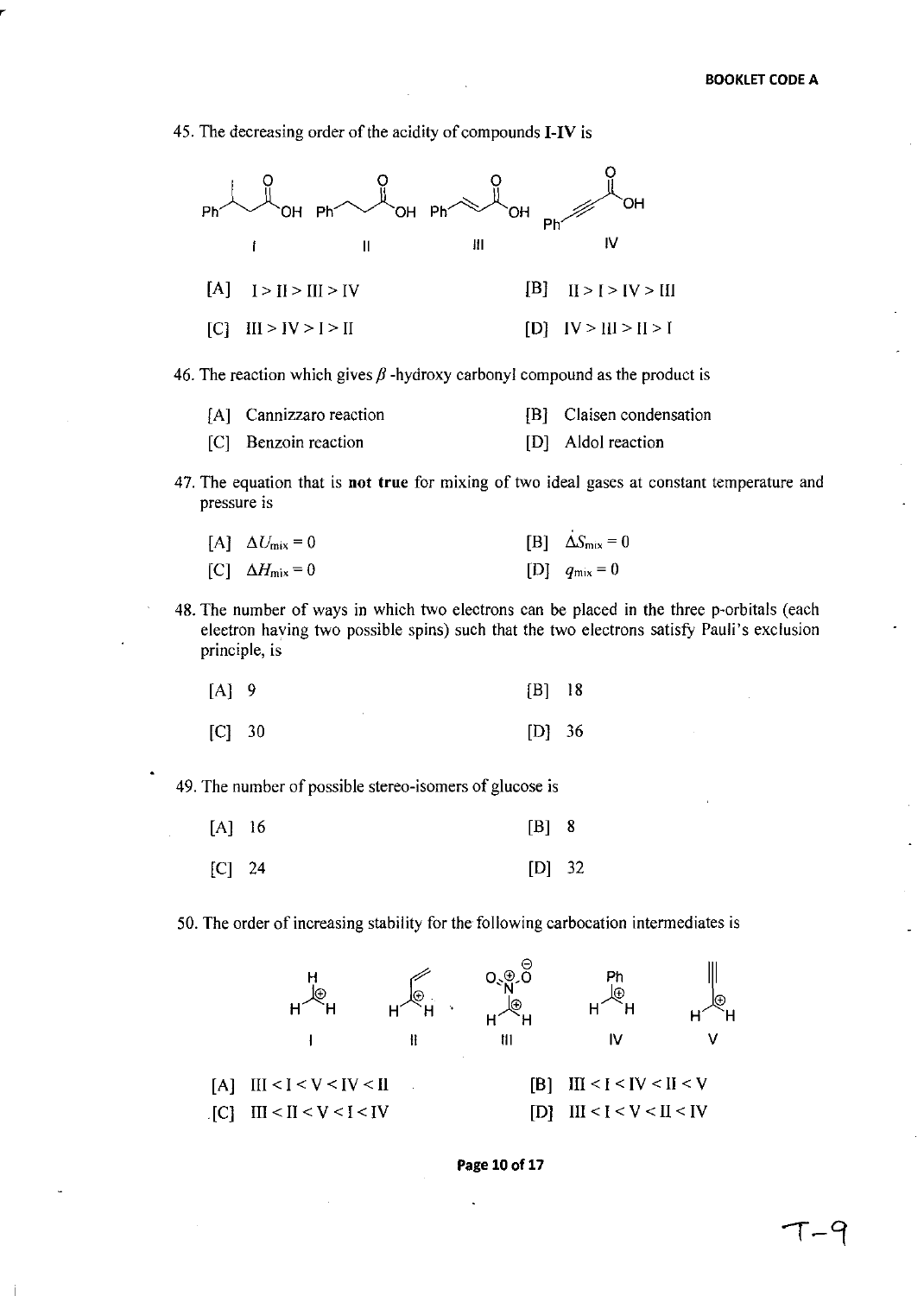51. The intermediate involved in the following transformation is



52. The biuret test is used to confirm the presence of proteins because the reagent reacts with the

|     | [A] basic side chains in protein                                                                                                                                                                                                                                                  | [B] | protein main chain CO group                                   |
|-----|-----------------------------------------------------------------------------------------------------------------------------------------------------------------------------------------------------------------------------------------------------------------------------------|-----|---------------------------------------------------------------|
|     | [C] protein main chain NH group                                                                                                                                                                                                                                                   |     | [D] protein hydrophobic core                                  |
|     | 53. Edman degradation is generally used for                                                                                                                                                                                                                                       |     |                                                               |
| [A] | the determination of the amino acid<br>sequence in a protein                                                                                                                                                                                                                      | [B] | the synthesis of nucleic acids from<br>nucleosides            |
| [C] | the preparation of one carbon less<br>aldose from parent aldose                                                                                                                                                                                                                   | [D] | sequencing a nucleic acid                                     |
|     | 54. The $pK_a$ values of HOCl, HClO <sub>2</sub> and HClO <sub>3</sub> follow the order                                                                                                                                                                                           |     |                                                               |
|     | $[A]$ HClO <sub>2</sub> > HOCl > HClO <sub>3</sub>                                                                                                                                                                                                                                |     | $[B]$ HOCl > HClO <sub>2</sub> > HClO <sub>3</sub>            |
|     | $[C]$ HOCl > HClO <sub>3</sub> > HClO <sub>2</sub>                                                                                                                                                                                                                                |     | $[D]$ HClO <sub>3</sub> > HClO <sub>2</sub> > HOCl            |
|     | 55. The reagents used in the brown ring test for nitrate are                                                                                                                                                                                                                      |     |                                                               |
|     | $[A]$ conc. H <sub>2</sub> SO <sub>4</sub> and ferrous sulfate                                                                                                                                                                                                                    |     | $[B]$ conc. H <sub>2</sub> SO <sub>4</sub> and ferric sulfate |
| C   | conc. HCl and ferric sulfate                                                                                                                                                                                                                                                      | D   | conc. HCl and ferrous sulfate                                 |
|     | 56. Among the following, the statement(s) that are correct for solid $BeCl2$ are<br>(I) It forms infinite chains with tetrahedral beryllium.<br>(II) It forms infinite chains with planar beryllium.<br>(III) The Be-Cl distance is longer than that found in linear BeCl2 vapor. |     |                                                               |
| [A] | (II) and (III)                                                                                                                                                                                                                                                                    | B   | $(I)$ and $(III)$                                             |
| [C] | $(I)$ only                                                                                                                                                                                                                                                                        | [D] | (III) only                                                    |
|     | 57. Among 18 groups in the periodic table, the only group that contains examples of elements<br>that are gas, liquid and solid at room temperature (25 $^{\circ}$ C) is                                                                                                           |     |                                                               |
| [A] | - 1                                                                                                                                                                                                                                                                               | [B] | 17                                                            |

[C] 12 [0] 6

**Page 11 of 17** 

l,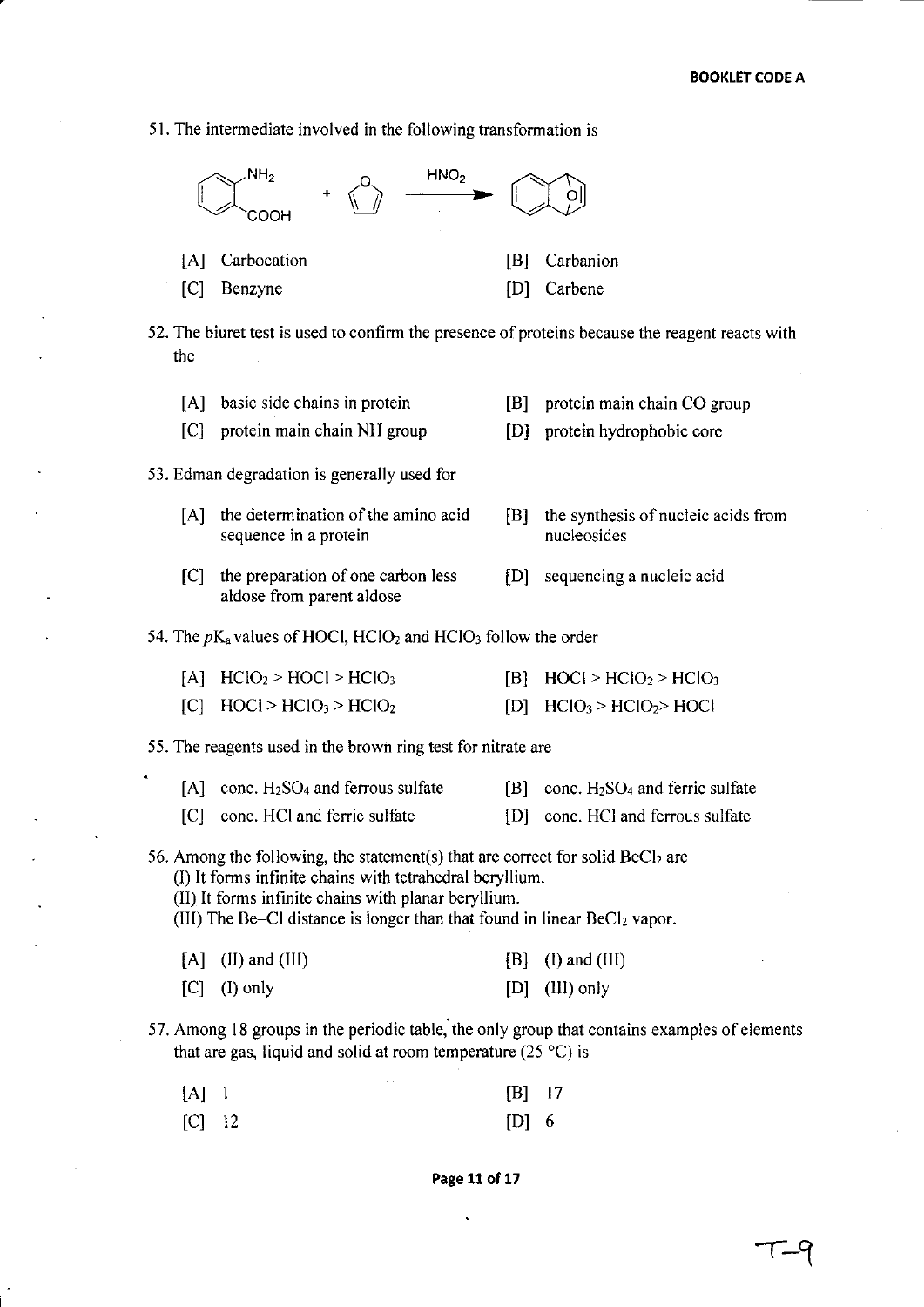58. Elemental fluorine is produced by the electrolysis of

|  | [A] aqueous hydrogen fluoride |  | [B] aqueous potassium hydrogen<br>difluoride (potassium bifluoride) |
|--|-------------------------------|--|---------------------------------------------------------------------|
|--|-------------------------------|--|---------------------------------------------------------------------|

[C] anhydrous hydrogen fluoride [0] a mixture of potassium fluoride and hydrogen fluoride

59. The CFSE for tetrahedral  $[CoCl<sub>4</sub>]<sup>2–</sup>$  is 8,000 cm<sup>-1</sup>. The CFSE (in cm<sup>-1</sup>) for octahedral  $[CoCl<sub>6</sub>]^{4-}$  will be

| $[A]$ 12,000 |  | $[B]$ 16,000 |
|--------------|--|--------------|
| $[C]$ 18,000 |  | $[D]$ 20,000 |

60. The number of unpaired electrons in an octahedral complex  $[CoFe]^{3-}$  is

| $[A]$ 3 | $[B]$ 4 |  |
|---------|---------|--|
| $[C]$ 0 | $[D]$ 5 |  |

61. The active site of *Nitrogenase* contains

| [A] Mg and Fe | [B] Cu and Co   |
|---------------|-----------------|
| [C] Mo and Fe | $[D]$ Ni and Zn |

62. The unpaired electron in the square planar cobalt(lI) complexes is located in

| $[A]$ d <sub>z</sub> <sup>2</sup> orbital | [B] $d_x^2 - y^2$ orbital     |
|-------------------------------------------|-------------------------------|
| $[C]$ d <sub>xy</sub> orbital             | $[D]$ d <sub>yz</sub> orbital |

## 63. In zinc blende structure of ZnS, each

- [A]  $S<sup>2</sup>$  ion is octahedrally surrounded by six  $Zn^{2+}$  ions  $[C]$   $Zn^{2+}$  ion is tetrahedrally surrounded  $[B]$  Zn<sup>2+</sup> ion is octahedrally surrounded by six  $S^2$  ions
- by four  $S^2$  ions and each  $S^2$  ion is octahedrally surrounded by six  $Zn^{2+}$ ions
- [D]  $Zn^{2+}$  ion is tetrahedrally surrounded by four  $S^2$  ions and each  $S^2$  ion is tetrahedrally surrounded by four  $Zn^{2+}$  ions

64. Among the following, the correct statement(s) regarding  $N(SiMe<sub>3</sub>)<sub>3</sub>$  is/are

- (I) It has a pyramidal geometry around nitrogen.
- (II)  $p\pi d\pi$  bonding is present in this compound.

(III) It is a strong Lewis base.

(IV) It has a trigonal planar geometry around nitrogen.

| $[A]$ (I) and (IV) | $[B]$ $(II)$ |  |
|--------------------|--------------|--|
|                    |              |  |

 $[C]$  (II) and (IV)  $[D]$  (III)

**Page 12 of 17**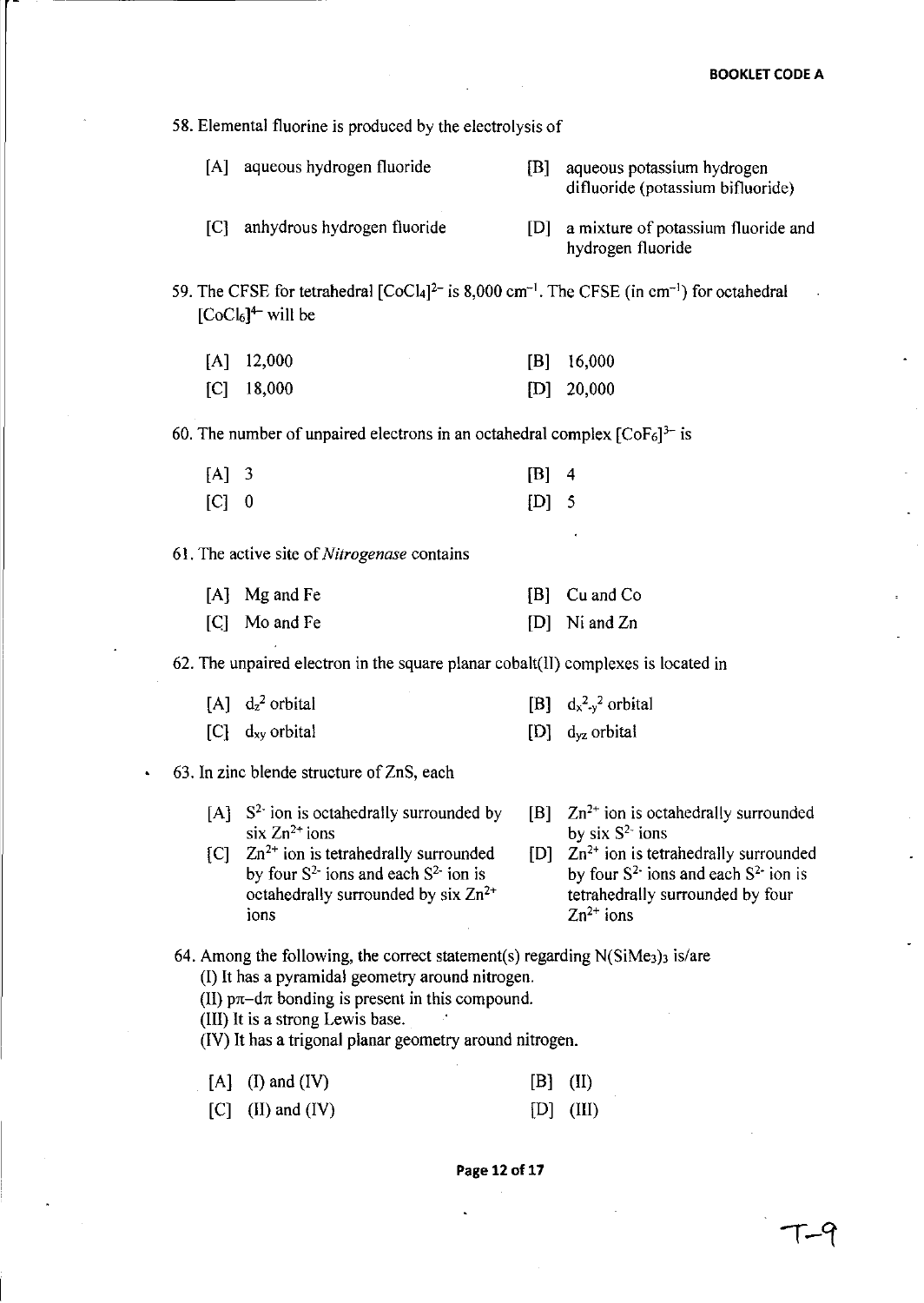| 65. Al(OH) <sub>3</sub> reacts as a base with acids to form salts that contain $[AI(H_2O)_6]^{3+}$ ions. However,<br>in dilute aqueous NaOH solution, it |                                                                                                                                                                                                        |         |                                                                |  |  |  |
|----------------------------------------------------------------------------------------------------------------------------------------------------------|--------------------------------------------------------------------------------------------------------------------------------------------------------------------------------------------------------|---------|----------------------------------------------------------------|--|--|--|
|                                                                                                                                                          | [A] splits water and releases hydrogen gas [B] get reduced to form metallic Al                                                                                                                         |         |                                                                |  |  |  |
| C                                                                                                                                                        | remains unaffected                                                                                                                                                                                     | [D]     | forms sodium aluminate                                         |  |  |  |
|                                                                                                                                                          | 66. The solubility of BaSO <sub>4</sub> (molecular weight = 233) at 25 °C is 0.0023 mg/mL. The<br>solubility product, $K_{SP}$ (in mol <sup>2</sup> L <sup>-2</sup> ) of BaSO <sub>4</sub> is close to |         |                                                                |  |  |  |
| [A]                                                                                                                                                      | $1.0 \times 10^{-5}$                                                                                                                                                                                   |         | $[B]$ 1.0 × 10 <sup>-10</sup>                                  |  |  |  |
| [C]                                                                                                                                                      | 0.0023                                                                                                                                                                                                 |         | $[D]$ 2.3 × 10 <sup>-3</sup>                                   |  |  |  |
|                                                                                                                                                          | 67. The spectroscopic technique used to study electronic transitions involved in molecules is                                                                                                          |         |                                                                |  |  |  |
| [A]                                                                                                                                                      | IR                                                                                                                                                                                                     | [B]     | UV-Vis                                                         |  |  |  |
| C                                                                                                                                                        | EPR                                                                                                                                                                                                    | [D]     | <b>NMR</b>                                                     |  |  |  |
|                                                                                                                                                          | 68. Among the following, the correct statement is                                                                                                                                                      |         |                                                                |  |  |  |
| [A]                                                                                                                                                      | $Ce^{4+}$ is diamagnetic but $La^{3+}$ is<br>paramagnetic.                                                                                                                                             |         | [B] $Ce^{3+}$ is diamagnetic but $La^{3+}$ is<br>paramagnetic. |  |  |  |
| C                                                                                                                                                        | $Ce^{4+}$ and $La^{3+}$ are diamagnetic.                                                                                                                                                               |         | [D] $Ce^{3+}$ and $La^{3+}$ are diamagnetic.                   |  |  |  |
|                                                                                                                                                          | 69. The hybridization of boron in diborane is                                                                                                                                                          |         |                                                                |  |  |  |
|                                                                                                                                                          | $[A]$ $sp^3d$                                                                                                                                                                                          | $\{B\}$ | $sp^3$                                                         |  |  |  |
| $[C]$ sp <sup>2</sup>                                                                                                                                    |                                                                                                                                                                                                        | [D]     | sp                                                             |  |  |  |

70. The oxidation states of phosphorus in orthophosphoric acid and orthophosphorous acid are, respectively

| $[A]$ $(V)$ and $(IV)$ | $[B]$ (III) and (IV) |
|------------------------|----------------------|
| $[C]$ (V) and (III)    | $[D]$ (III) and (I)  |

71. The correct formula for the red solid ofnickel(ll)-dimethylglyoximato complex is

| $[A]$ $[Ni(C_8H_{12}N_4O_4)_2]^{2-}$ | [B] $[Ni(C_8H_{14}N_4O_4)_2]$         |
|--------------------------------------|---------------------------------------|
| [C] $[Ni(C_8H_{16}N_4O_4)_2]^{2+}$   | [D] $[Ni(C_8H_{14}N_4O_4)_2(H_2O)_2]$ |

72. A wire frame in the form of an equilateral triangle is changed to a circle; length of the wire remains the same. Ratio of the areas  $\left(\frac{A_{circle}}{Artangled}\right)$  is

| $[A]$ 2 |                             | $[B]$ 0.5                 |  |
|---------|-----------------------------|---------------------------|--|
|         | [C] $\frac{\sqrt{3\pi}}{9}$ | [D] $\frac{3\sqrt{3}}{2}$ |  |



 $\ddot{\phantom{0}}$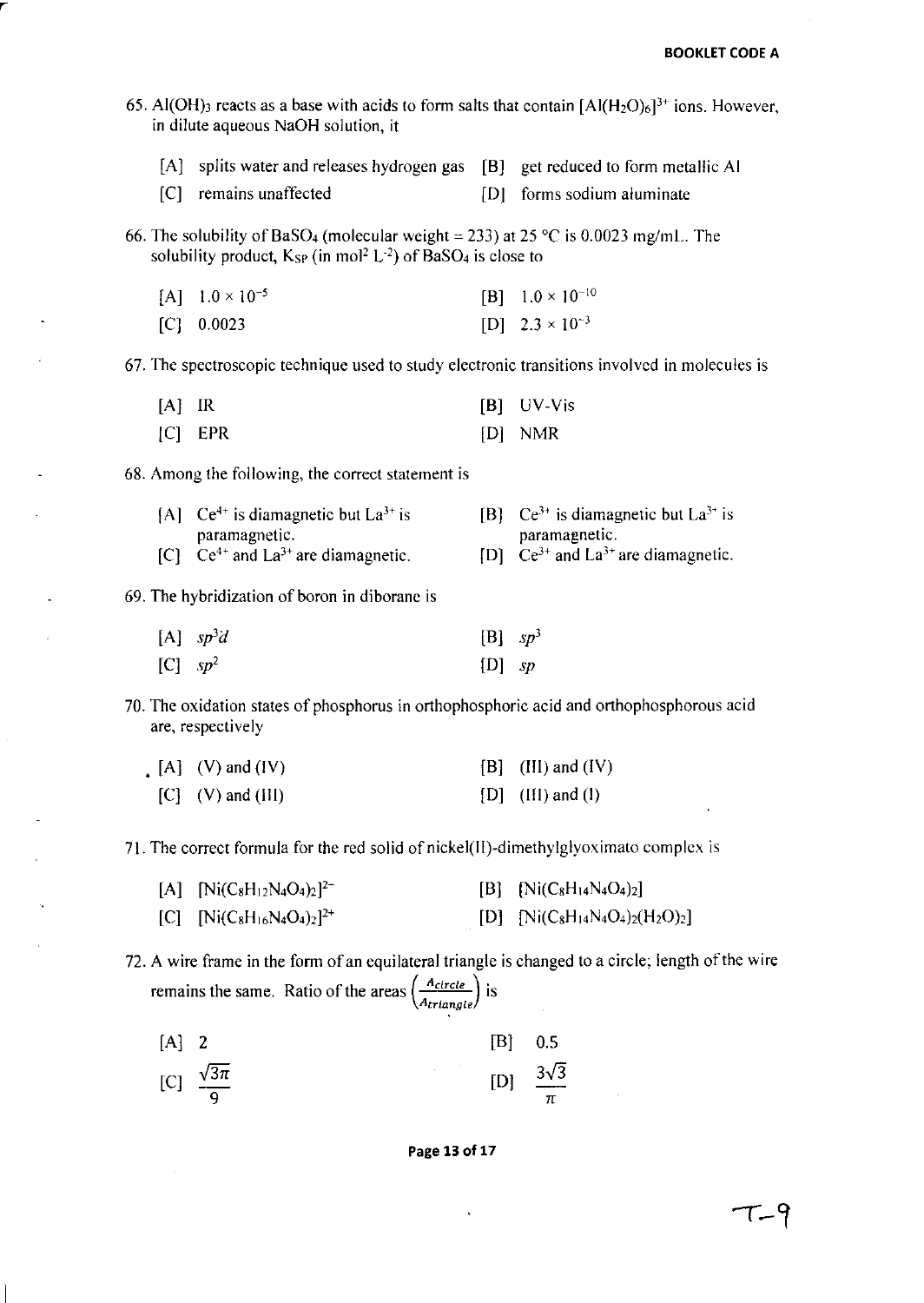73. When a current of 2.0 A was passed for 80 min through a solution of a divalent cation, 2.8 g of the metal was deposited on the cathode. Atomic weight of the metal would be closest to

| $[A]$ 28 | $ B $ 56  |  |
|----------|-----------|--|
| $[C]$ 84 | $[D]$ 112 |  |

74. Among the following, the function that has a single maximum over its entire domain. and goes to zero as *x* goes to  $\pm \infty$  is

| $[A]$ sin x  | $[B]$ exp x |
|--------------|-------------|
| $[C]$ sech x | [D] $log x$ |

75. A coordination complex of the formula  $[Co(NH<sub>3</sub>)<sub>5</sub>NO<sub>2</sub>]Cl<sub>2</sub>$  can exhibit

| [A] coordination isomerism | [B] optical isomerism |
|----------------------------|-----------------------|
| [C] ionization isomerism   | [D] linkage isomerism |

76. Two parabolas given by the equations,  $y = \frac{x^2}{2}$  and  $x = \frac{y^2}{2}$  intersect at the points with coordinates (0,0) and

| $[A]$ (0.5, 0.5) | [B] (2,2) |
|------------------|-----------|
| [C] (1,2)        | [D] (2,0) |

77. A die has numbers 1 to 6 marked on the six faces. If  $n$  dies are thrown simultaneously, the probability of all showing 1 on top is

[A] 
$$
\frac{1}{n^6}
$$
 [B]  $\frac{1}{6^n}$   
\n[C]  $\sqrt[n]{6}$  [D]  $\frac{n}{6}$  (for  $n < 6$ )

78. Given the vectors,  $\vec{A} = \hat{x} + \hat{y} + \hat{z}$  and  $\vec{B} = \hat{x} - \hat{y} + \hat{z}$  (where,  $\hat{x}$ ,  $\hat{y}$ ,  $\hat{z}$  are unit vectors along the Cartesian axes),  $(\vec{A} \times \vec{B})$ .  $(\vec{A} \times \vec{B})$  =

| $[A]$ 0 |  | $\begin{bmatrix} B \end{bmatrix}$ 1 |  |
|---------|--|-------------------------------------|--|
| $[C]$ 4 |  | $[D]$ 8                             |  |

79. Given the standard reduction potential,  $E^{\circ} = +1.23$  V for  $O_2 + 4H^+ + 4e^- \rightarrow 2H_2O$ , the equilibrium constant for the reaction  $2H_2(g) + O_2(g) \rightarrow 2H_2O(l)$  at 25 °C is

| [A] $1.6 \times 10^{83}$ | $[B]$ 4.5 $\times$ 10 <sup>67</sup> |
|--------------------------|-------------------------------------|
| [C] $6.3 \times 10^{20}$ | $[D]$ 1.9 $\times$ 10 <sup>2</sup>  |

### **Page 14 of 17**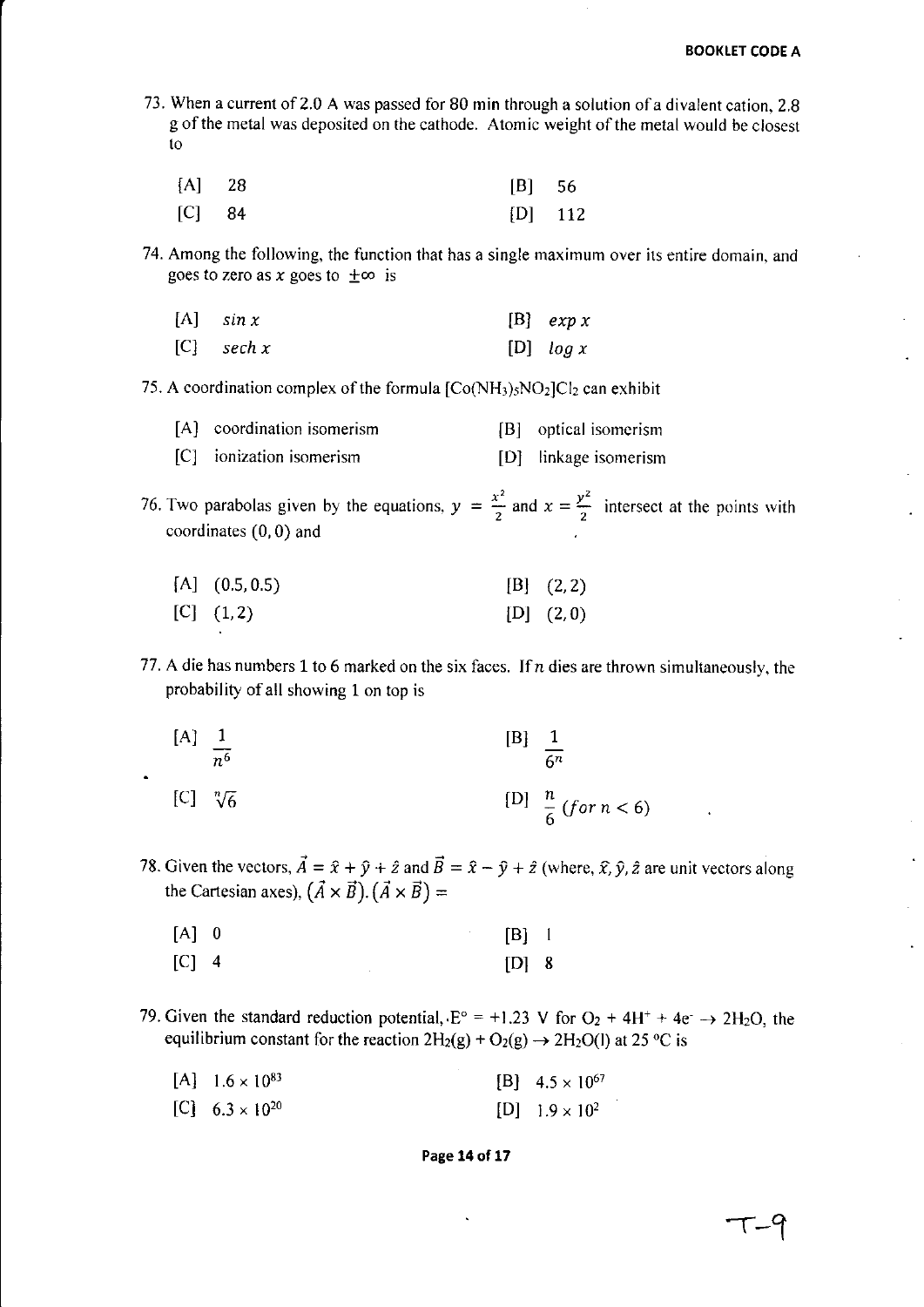80. In the X-ray diffractogram of NaCl, diffraction from the (1 1 1) plane is observed at  $2\theta$  = 27.4°. The Miller plane corresponding to the peak at  $2\theta = 56.5^\circ$  is

| $[A]$ $(100)$ | $[B]$ $(2 1 1)$ |
|---------------|-----------------|
| $[C]$ $(111)$ | $[D]$ (2.2.2)   |

81. A photon with wavelength of 300 nm is absorbed by a gas and then emitted as two photons one with wavelength of 760 nm. The wavelength (in nm) of the second photon is close to

| $[A]$ 496 |  | $[B]$ 300 |
|-----------|--|-----------|
| $[C]$ 760 |  | $[D]$ 530 |

82. When a metal is irradiated with light of frequency  $2 \times 10^{15}$  Hz, the maximum kinetic energy of the ejected electron is found to be  $6.63 \times 10^{-19}$  J. The threshold frequency (in  $Hz$ ) of the metal is close to

| $[A]$ 2.0 $\times$ 10 <sup>15</sup> | [B] $1.0 \times 10^{15}$ |
|-------------------------------------|--------------------------|
| [C] $3.0 \times 10^{15}$            | [D] $4.0 \times 10^{15}$ |

83. The longest wavelength (in Å) in the Lyman series of  $H^2$  atom spectrum is

| $[A]$ 1125.7 | $[B]$ 1512.7 |
|--------------|--------------|
| $[C]$ 1215.7 | $[D]$ 1152.7 |

84. The root mean square speed of  $N_2$  gas is equal to that of propane gas at STP at temperature close to

| [A] 174   | $[B]$ 273 |
|-----------|-----------|
| $[C]$ 274 | $[D]$ 373 |

| 85. | $\frac{\sin \varphi}{1-\cot \varphi} + \frac{\cos \varphi}{1-\tan \varphi} =$ |                                 |
|-----|-------------------------------------------------------------------------------|---------------------------------|
|     | $[A]$ cot $\varphi$                                                           | $[B]$ tan $\varphi$             |
|     | [C] $cos \varphi + sin \varphi$                                               | [D] $cos \varphi - sin \varphi$ |

86. Three circles each of radius 1.0 cm touch one another externally and they lie between two parallel lines. The minimum possible distance (in cm) between these parallel lines is

| $[A]$ 2 + $\sqrt{3}$ |  | $[B]$ 3 + $\sqrt{3}$ |
|----------------------|--|----------------------|
| $[C]$ 4 + $\sqrt{3}$ |  | [D] $5 + \sqrt{3}$   |

# Page 15 of 17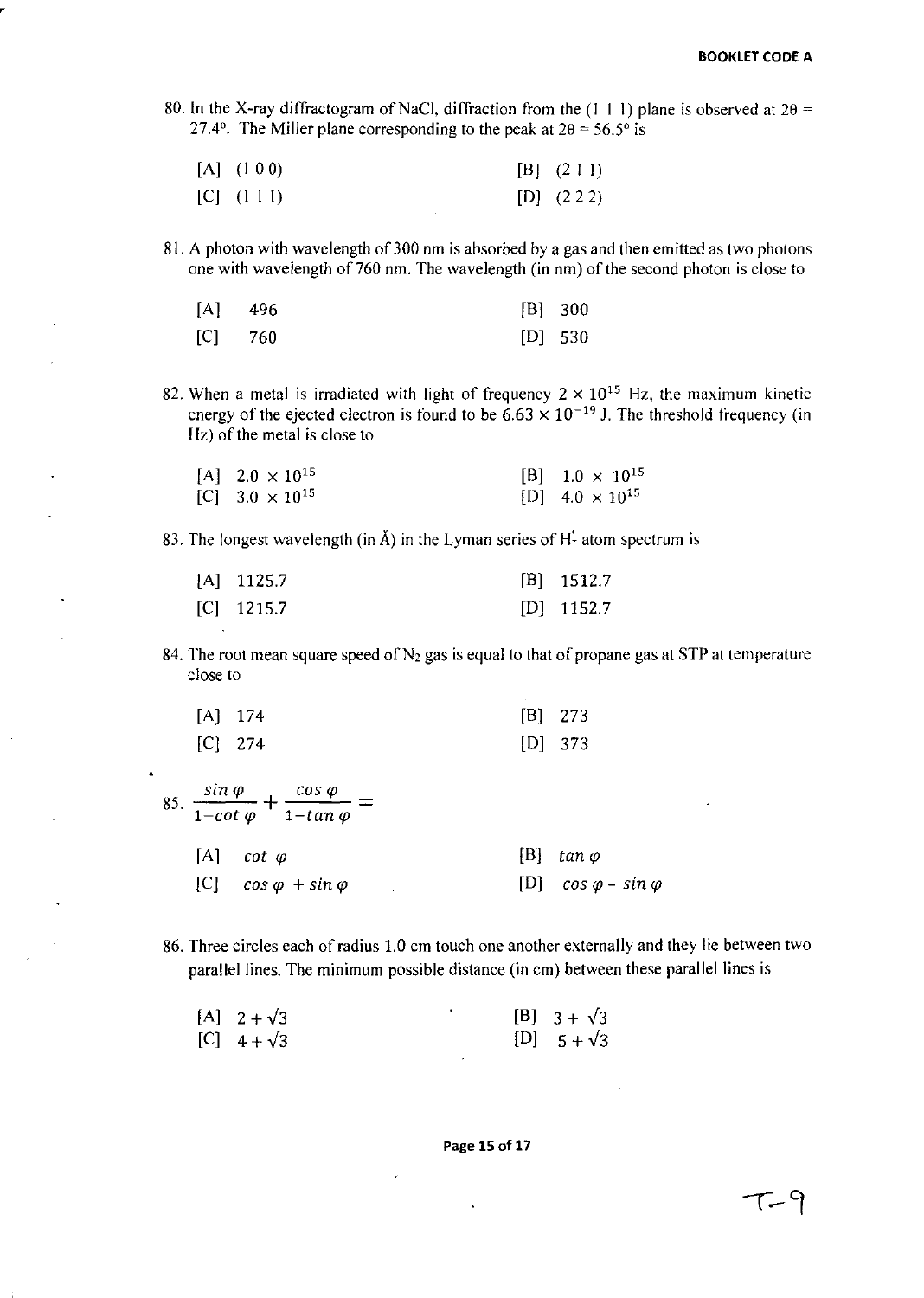- 87. The van der Waals b constant of gases, A, Band C gases are 0.025, 0.045 and 0.035 L mol<sup>-1</sup>, respectively. The correct descending order of the molecular volume of these gases is
	- $[A]$   $C > B > A$  $[C]$  B > C > A  $[B]$   $A > B > C$  $[D]$   $A > C > B$

88. Fraction of the unit cell occupied by atoms packed in an FCC lattice is

|     | [A] $\sqrt{3}\pi$ | ſB1 | $\boldsymbol{\mu}$ |
|-----|-------------------|-----|--------------------|
|     | 8                 |     | 6                  |
| [C] | $\sqrt{2}\pi$     |     | [D] $\sqrt{2}\pi$  |
|     |                   |     |                    |

89. If the optical density of a solution is 1, then the % of light transmitted through the solution is

| $[A]$ 20 | $[B]$ 10 |  |
|----------|----------|--|
| $[C]$ 80 | $[D]$ 90 |  |

90. A reaction that is spontaneous at room temperature (27 °C) can have enthalpy,  $\Delta H$  (kJ) mol<sup>-1</sup>) and entropy,  $\Delta S$  (J K<sup>-1</sup>) values respectively,

| $[A]$ 0, -300   | $[B]$ - 70, -300 |
|-----------------|------------------|
| $[C]$ +70, +300 | $[D]$ +70, -300  |

91. The activity of K<sub>3</sub>PO<sub>4</sub> solution of molarity (C) and mean activity coefficient ( $\gamma_{\pm}$ ) is

| [A] $27 \text{ C}^3 \gamma_{\pm}^3$ | [B] $9 C^4 \gamma_1^4$  |
|-------------------------------------|-------------------------|
| [C] $9 C^3 \gamma_2^3$              | [D] $27 C^4 \gamma_4^4$ |

92. A complex reaction consists of three steps with rate constants  $k_1$ ,  $k_2$  and  $k_3$ , and the corresponding activation energies are  $E_1$ ,  $E_2$  and  $E_3$ . If the overall rate constant of the reaction,  $k = \frac{k_1 k_3}{k_2}$  then the overall activation energy of the reaction (*E*) is

| [A] $E_1 - E_2 + E_3$ | [B] $E_1 + E_2 + E_3$ |
|-----------------------|-----------------------|
| [C] $E_1 + E_2 - E_3$ | [D] $E_1 - E_2 - E_3$ |

93. Order of the reaction for which the half-life doubles when the initial concentration of the reactant is doubled is

| $[A]$ 0 | $[B]$ 1 |  |
|---------|---------|--|
| $[C]$ 2 | $[D]$ 3 |  |

**Page 16 of 17**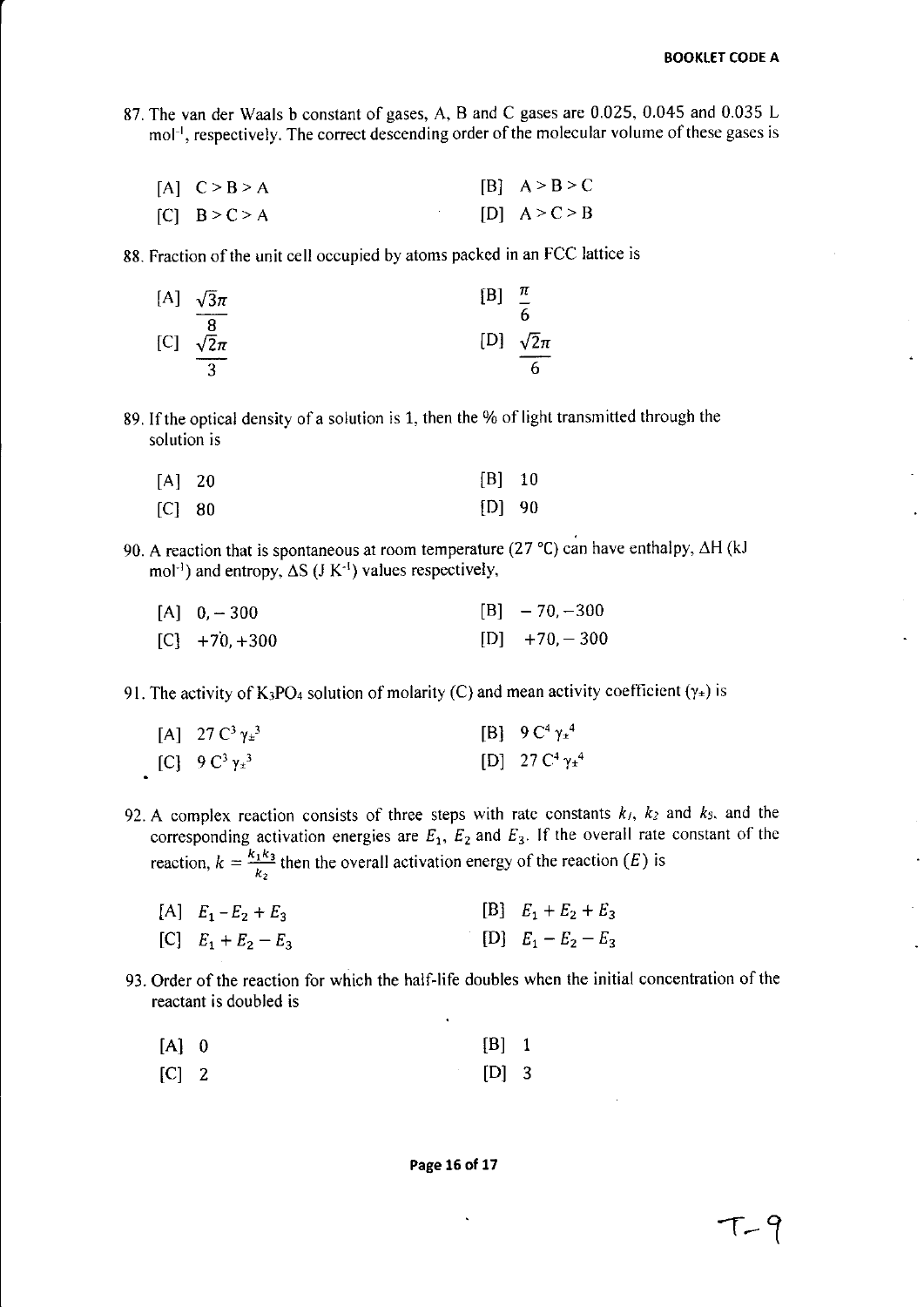94. 2.0 mol of He, 3.0 mol of Ne and 1.0 mol of Ar are mixed at 300 K. Assuming that these gases behave ideally, the Gibbs free energy change of mixing (in kJ) is nearly equal to

| $[A]$ -13.82 | $[B] -15.12$ |
|--------------|--------------|
| $[C] -1.73$  | $[D] -3.46$  |

95. The infrared spectrum of diatomic molecule, with reduced mass  $2.52 \times 10^{-26}$  kg, shows an intense line at 380 cm<sup>-1</sup>. The force constant of the molecule (in N m<sup>-1</sup>) is

| $[A]$ 0.129 | $[B]$ 12.9 |
|-------------|------------|
| $[C]$ 129   | $[D]$ 1.29 |

96. The de Broglie wavelength (in m) for a cricket ball of weight 0.14 kg travelling at 40 m  $s^{-1}$ is close to

| $[A]$ 1.20 $\times$ 10 <sup>-34</sup> | $[B]$ 1.00 $\times$ 10 <sup>-34</sup> |
|---------------------------------------|---------------------------------------|
| [C] $2.40 \times 10^{-34}$            | $[D]$ 1.80 $\times$ 10 <sup>-34</sup> |

97. The isobaric thermal expansion coefficient of an ideal gas ( $T =$  temperature,  $V =$  volume) is

| $[A]$ 1/T | $[B]$ 1/T <sup>2</sup> |
|-----------|------------------------|
| $[C]$ 1/V | [D] $1/V^2$            |

98. The function,  $y = 2x^3 + 3x^2 + cx + 8$  intersects the x-axis at -4. The value of *c* is

| $[A]$ 20 |          | $[B] -18$ |
|----------|----------|-----------|
| $[C]$ 2  | $[D]$ 10 |           |

99. The graphs of two linear equations  $ax + by = c$  and  $bx - ay = c$  where a, b and c are not equal to zero

| [A] intersect at one point  | [B] are parallel      |
|-----------------------------|-----------------------|
| [C] intersect at two points | [D] are perpendicular |

100. The Miller planes that are mutually perpendicular are

| $[A]$ $(100), (020)$ | $[B]$ $(211), (422)$ |
|----------------------|----------------------|
| $[C]$ $(200),(110)$  | [D] $(111),(100)$    |